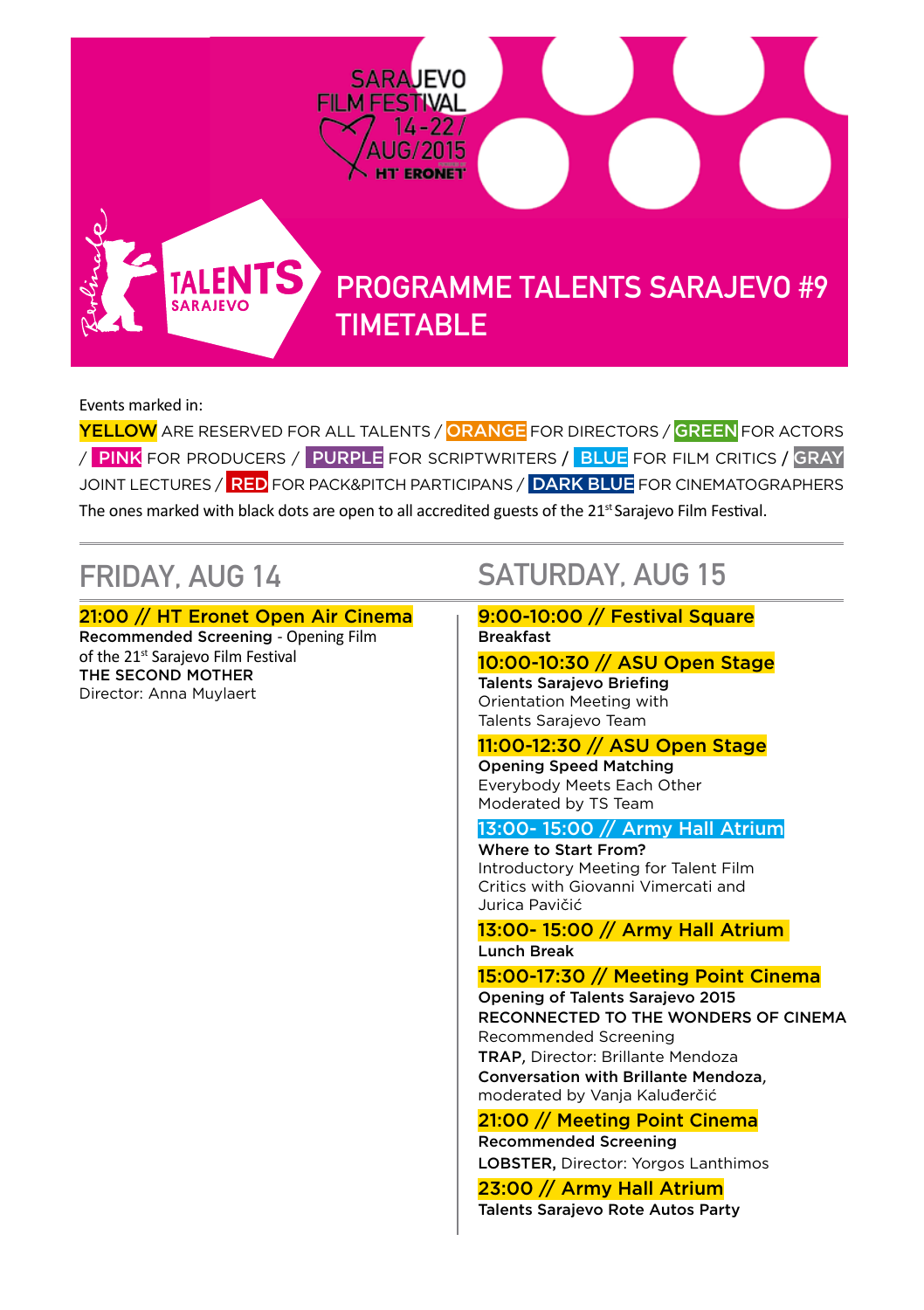# SUNDAY, AUG 16 MONDAY, AUG 17

### 9:00-10:00 // Festival Square Breakfast

### 10:00-12:00 // ASU 3a

ACTING STUDIO Where to Start From? Introductory Meeting for Talent Actors by Mirjana Karanović

### 10:00-12:00 // ASU- 3b

SCRIPT STATION

Where to Start From? Introductory Meeting for Talent Scripwriters with Jan Forsström and Olivia Hetreed

### 11:00 // Multiplex Cinema City 4 (D, P)

1995-2015 DEALING WITH THE PAST Recommended Screening 15 MINUTES - THE DVOR MASSACRE, Directors: Georg Larsen and Kasper Vedsmand THE VOICES OF SREBRENICA, Director: Nedim Lončarević

### 12:00-14:00 // ASU Open Stage

CAMERA STUDIO Where to Start From? Introductory Meeting for Talent Cinematographers by Fred Kelemen

### 14:00- 15:00 // Army Hall Atrium

Lunch Break

15:15- 17:00 // ASU Open Stage (A,DP) Casting for Actors for CAMERA STUDIO by Fred Kelemen

# 15:15-17:00 // ASU 3b

A MATTER OF VISION: TELLING VISUAL STORIES IN WORDS

Master Class by Olivia Hetreed

15:15 // Multiplex Cinema City 4 Recommended Screening

DRIFTER, Director: Gábor Hörcher (D, P)

# 18:00 // Meeting Point Cinema

Recommended Screening CARTE BLANCHE: SHORTS Presented by Sundance Film Festival Programmer Kim Yutani

### 20:00 // Festival Square Gloria Magazine Welcomes Talents

# 9:00-10:00 // Festival Square

Breakfast hosted by Lutrija BiH

10:15-12:00 // ASU Open Stage (D, P) WONDERING ABOUT THE WANDERER OR HOW DRIFTER CAME TO LIFE

Case Study by Gábor Hörcher

### 10:15-14:00 // ASU 3a ACTING STUDIO

Studio for Actors by Mirjana Karanović

# 10:00-13:15 // ASU- 3b

SCRIPT STATION Project Lab for Talent Scriptwriters With Olivia Hetreed, Jan Forsström and Steve Matthews

### 10:00-14:00 // TBC

THE HEARTBEAT OF FILM CAMERA STUDIO for Talent Cinematographers with Fred Kelemen

### 12:15-14:00 // ASU Open Stage (D, P)•

IT MATTERS, Panel Discussion on Making 15 MINUTES-THE DVOR MASSACRE with Georg Larsen, Kasper Vedsmand and Heidi Elise Christensen, moderated by Rada Šešić

### 12:15- 14:00 // ASU- 3d

PACK&PITCH, Packaging&Pitching Training by Gabriele Brunnenmeyer and Selina Ukwuoma

# 14:00- 15:00 // Army Hall Atrium

Lunch Break

# 14:30-17:45 // ASU- 3b, 3c

SCRIPT STATION Project Lab for Talent Scriptwriters with Olivia Hetreed, Jan Forsström and Steve Matthews

# 14:30-17:00 // TBC

THE HEARTBEAT OF FILM CAMERA STUDIO for Talent Cinematographers with Fred Kelemen

### 15:15-17:00 // ASU Open Stage

Casting for Actors for FILM STAGE STUDIO by Gyula Gazdag

### 15:15-18:00 // ASu-3d

PACK&PITCH, Packaging&Pitching Training by Gabriele Brunnenmeyer and Selina Ukwuoma

# 17:30 // Multiplex Cinema City 4

Recommended Screening SON OF SAUL, Director: László Nemes

## 21:00 // Meeting Point Cinema

Recommended Screening B- MOVIE: SOUND AND LUST IN WEST BERLIN Director: Klaus Maeck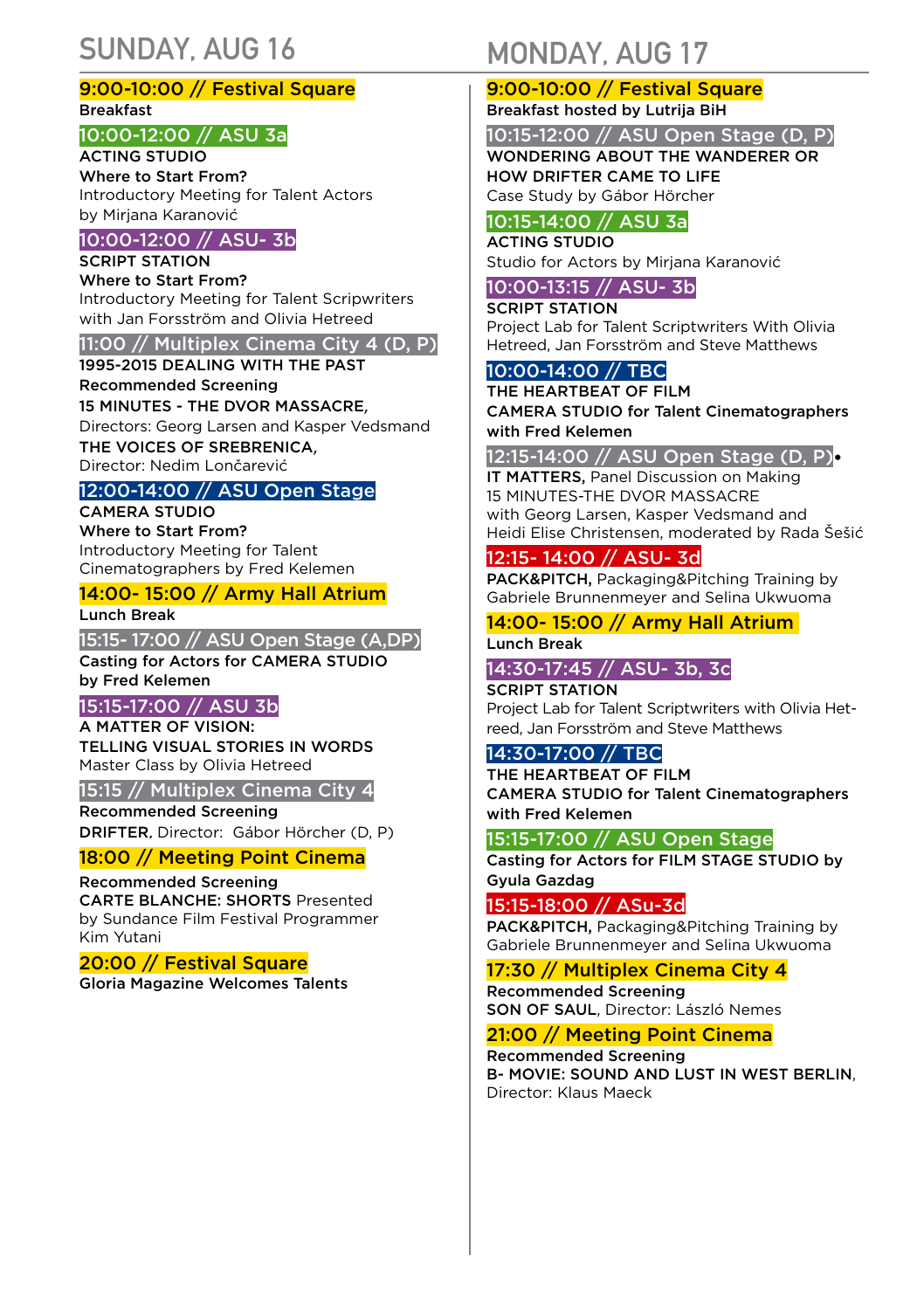### 9:00-10:00 // Festival Square Breakfast

# 10:15-11:45 // ASU Open Stage

THERE IS MORE TO COME! Berlinale Talents Presentation by Florian Weghorn

### 10:15-14:00 // ASU 3d

**PACK&PITCH** Packaging&Pitching Training by Gabriele Brunnenmeyer and Selina Ukwuoma

### 10:00-14:00 // ASU 3e, backstage

TALENT PRESS Group Coaching Session with Giovanni Vimercati and Jurica Pavičić

### 10:00-14:00 // TBC

THE HEARTBEAT OF FILM CAMERA STUDIO for Talent Cinematographers with Fred Kelemen

### 12:00-14:00 // ASU Open Stage (A, D)

ACTING STUDIO Studio for Actors and Directors by Mirjana Karanović

### 14:00- 15:00 // Army Hall Atrium

Lunch Break

15:15-17:00 // ASU Open Stage (A, D)

ACTING STUDIO Studio for Actors and Directors by Mirjana Karanović

# 15:15-17:00 // ASU 3b

WONDER, MADNESS AND METHOD An Analysis of David Lynch's LOST HIGHWAY by Jan Forsström

# 15:15-18:00 // ASU 3d

PACK&PITCH, Packaging&Pitching Training by Gabriele Brunnenmeyer and Selina Ukwuoma

# 15:15-17:00 // TBC

THE HEARTBEAT OF FILM CAMERA STUDIO for Talent Cinematographers with Fred Kelemen

### 17:30 // Multiplex Cinema City 4

Recommended Screening THE RUSSIAN WOODPECKER, Director: Chad Gracia

# TUESDAY, AUG 18 WEDNESDAY, AUG 19

### 9:00-10:00 // Festival Square Breakfast

10:00-12:30 // ASU Open Stage WHY DO WE GET UP IN THE MORNING? Lecture by Katriel Schory and Simon Perry

10:00 - 11:30 // ASU 3a (D, S, A)

FIGHTING THE WINDMILLS OF SOVIET PAST, In Conversation with THE RUSSIAN WOODPECKER director Chad Gracia, moderated by Florian Weghorn

### 10:00-14:00 // ASU 3b (D, A)

FILM STAGE STUDIO PREPARATION with Gyula Gazdag

### 10:00-13:15 // ASU – 3c, café

**SCRIPT STATION, Project Lab for Talent Scriptwriters** with Olivia Hetreed, Jan Forsström and Steve Matthews

### 10:00-14:00 // ASU 3d

PACK&PITCH, Packaging&Pitching Training by Gabriele Brunnenmeyer and Selina Ukwuoma

### 10:00-13:00 // ASU 3e, backstage

TALENT PRESS, One-on-One Meetings with Giovanni Vimercati and Jurica Pavičić

# 10:00-14:00 // TBC

THE HEARTBEAT OF FILM TALENTS SARAJEVO CAMERA STUDIO for Talent Cinematographers with Fred Kelemen

### 12:00-14:00 // ASU 3a

FILM STAGE STUDIO PREPARATION with Mirjana Karanović

### 12:45-14:15 // ASU Open Stage (D, S, P)•

EVERYTHING YOU WANTED TO KNOW ABOUT SHORT FILM BUT WERE AFRAID TO ASK, Panel Discussion with Laurent Crouziex, Alice Kharoubi and Kim Yutani, moderated by Vanja Kaluđerčić

### 14:00- 15:00 // Army Hall Atrium Lunch Break

### 14:30-17:45 // ASU- 3c, café

**SCRIPT STATION, Project Lab for Talent Scriptwriters** with Olivia Hetreed, Jan Forsström and Steve Matthews

### 15:15-16:45 ASU Open Stage (S, D, P)•

DEVELOPING STORIES FOR THE GOLDEN AGE OF EUROPEAN TV DRAMA, Open Discussion with Antony Root and Steve Matthews, moderated by Matthijs Wouter Knol

### 15:15-17:00 // ASU 3a

FILM STAGE STUDIO PREPARATION with Mirjana Karanović

15:15-17:00 // ASU 3b (D, A)

FILM STAGE STUDIO PREPARATION with Gyula Gazdag

# 15:15-19:00 // TBC

THE HEARTREAT OF FILM TALENTS SARAJEVO CAMERA STUDIO for Talent Cinematographers with Fred Kelemen

# 18:00 // Industry Terrace Hotel Europe

Festival Drink with HBO, wine offered by Gentille Vinery

# 22:30 // National Theatre

Recommended Screening OUR EVERYDAY LIFE, Director: Ines Tanović